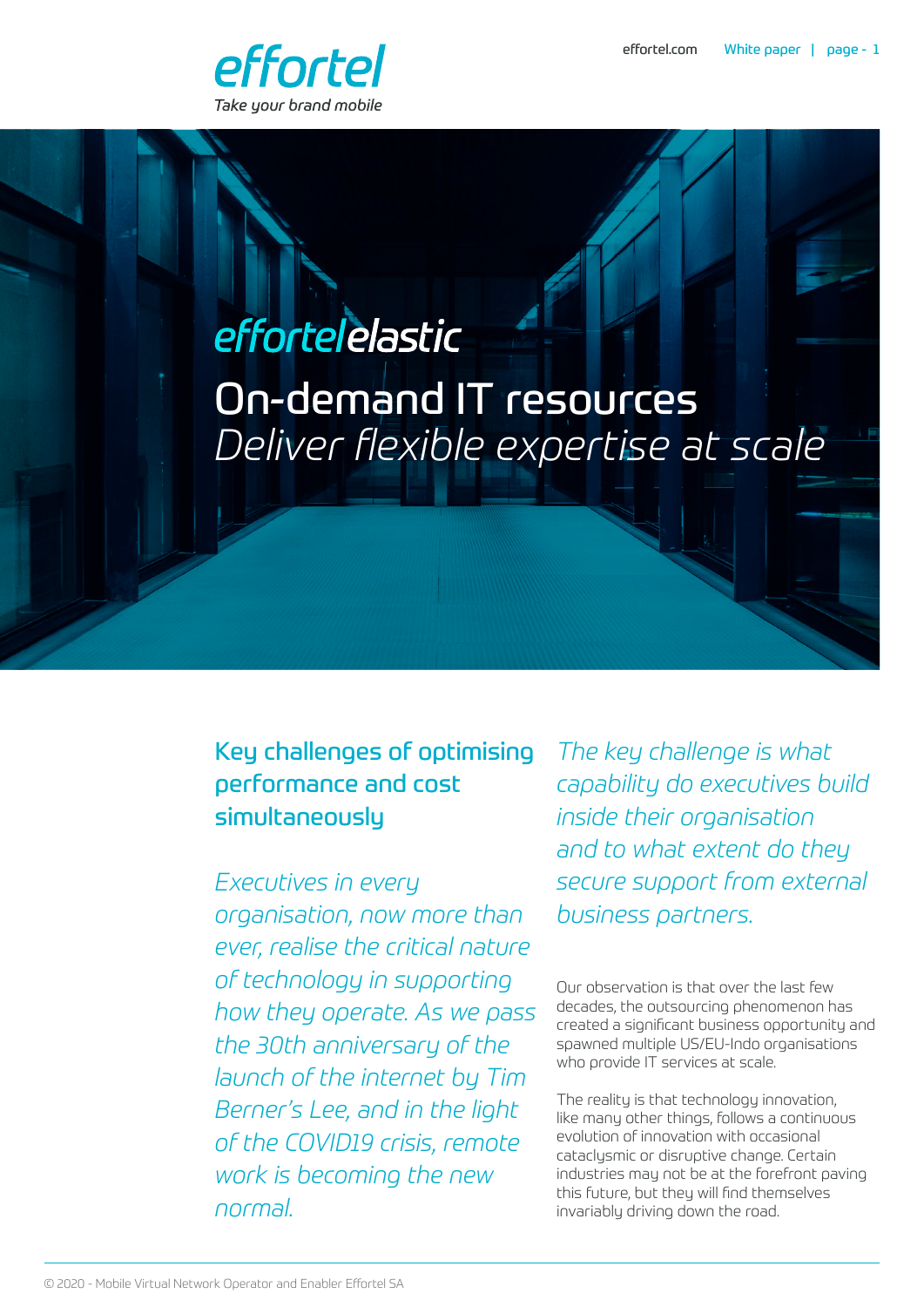*Cisco's Global Cloud Index predicts that over ninety percent of workloads will run in cloud-based data centers by 2025.*

Cisco's Global Cloud Index predicts that over ninety percent of workloads will run in cloudbased data centers by 2025. For instance, today, managing shadow IT assets such as the latest Android phone continues to be an administrative burden, as mobile applications can fail due to untested software releases that IT cannot control. Ask any mobile application admin about recent IOS updates and you will find that organisations learn of these problems around the same time as users do.

Workers will continue to model and interface with information in a variety of ways that support their work needs, personal productivity preferences and recreational habits. Their needs almost seem to be opposite to the corporate mission, such as the need to consume more mobile data versus striving to contain corporate mobile costs. Using personal devices introduces the opportunity to commingle personal and corporate data, creating a perfect storm of combinations that make users and mobile devices easy prey for data loss, data theft and the perceived loss of services provided by IT.

As a technologist, you are expected to keep all of this technology available while optimising performance and cost simultaneously; you will be pressured beyond anything you have faced before because of the expanding expectations, stagnant budgets and the need to further technology's role in market innovations.

Smart IT leaders recognise that they are unable to do it all on their own. It is expensive to keep up with new technologies – new initiatives and projects require training and expertise, but bridging the skills-gap can be tricky. Existing technology continues to need care and feeding to maintain expected levels of service and supporting this technology requires regular, ongoing investments in teams, tools, and techniques. Partnering

with a trusted managed services provider allows organisations to boost agile IT while preserving service management excellence.

For the enterprise the landscape of Service Providers is a jungle of choices, which offers various services to support the technology that delivers value to business. Service Providers provide system event monitoring and management to an organisation, using an established service level agreement. This service is typically delivered remotely to scale up operations rapidly – it's at the core of their business model. For these organizations to be able to do it profitably, they quickly reassign task delivery pools from one service to another to provide rapid flexibility and growth. IT functions within an organization may have similar capabilities within application development teams, but it's not always the same for systems management and infrastructure teams.

#### Is it possible to successfully create economies of scale and deliver services to organisations at a lower cost than internal IT organisations?

- Cost/Capex/Simplified Management: You can successfully create economies of scale because they deliver repeatable services and processes. Business partners can provide these services to organisations at a lower cost than internal IT organisations. New service models allow for reduced Opex and Capex costs such as cloud-based technologies versus data center build outs, which offer predictable lease-factored expenses.
- Transferring operational risk management may be a preferred path that IT teams would happily take to focus on their core IT functions. Most business providers will conduct vulnerability assessments including security risk assessments on infrastructure, applications and the run and operate model. They will rigorously identify and remediate critical vulnerability and service updates to the IT environment. Sophisticated service providers may make the next logical step to deliver and implement business continuity functions as well. The result is a more reliable and protected IT environment for organisations.
- Business partners live within the framework of supporting the IT operating organisation, to enable rapid expansion. Commonly, business partners may add depth and width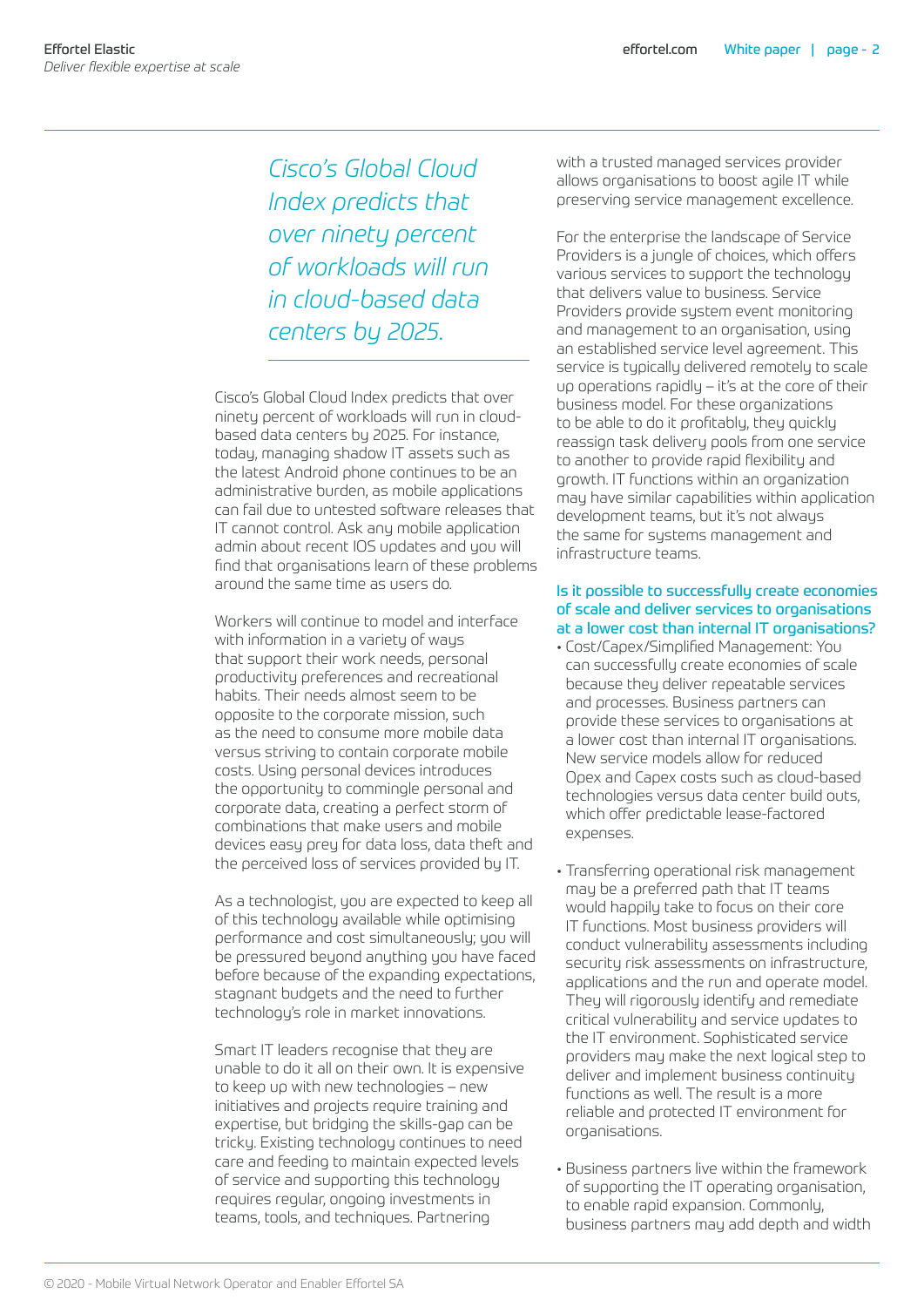to existing teams and/or compliment the IT team with additional unique knowledge. The elastic way that such resources can be implemented is the key for the organisation's success to keep on going and delivering added value in a competitive market.

- At a higher commitment level, the business partner may take full responsibility for a system, Service Level Agreements may be executed, as smart partners know how to justify their service delivery performance. To deliver, they will provide good reporting, support response times and other SLA components relevant to the needs of the organisation.
- Constant demand for innovations fosters business value and competition for service providers, while organisations fear excessively high project-related failure rates. By taking on the start-up costs of investment, training and testing, business partners can offer project cycle maturity and learned lessons to provide something new for your organisation, if not necessarily new to the industry. Through working in this role, business partners may have a closer relationship and more in-depth understanding of vendor technology roadmaps than you do.
- Experienced business partners may deliver expertise that is hard to secure regarding specific systems and methodologies. It is extremely important to pick up an agile partner that has the right expertise to ensure deliveru.
- In certain countries, business partners have the reach to more economical resources through remote access from various regions. Since remote development work is becoming a more common practice, one can use the opportunity to get timely delivery for greater value.

While the numerous benefits certainly make the case to evaluate a business partner, some IT professionals approach the model with skepticism. Drivers of doubt include the fear of relinquishing control to a 3rd party organisation or the negative internal publicity if a service provider fails to deliver adequate services. Bringing on a business partner can be a costly mistake if you partner with the wrong provider. We highlight some important considerations to help make sure your teams

will be in alignment and have a successful ongoing service delivery outcome.

Understanding the fundamental industry skills and certifications will allow you to make sure that basic industry professionalism exists within the service provider's model. Many business partners have partnerships with technology leaders and cannot operate without minimum certification requirements that are periodically recertified. Digging deeper into the heritage, service record, management

> *Digging deeper into the heritage, service record, management and capability areas will help you to identify providers that are right technologists, those who avoid being all things to all people.*

and capability areas will help you to identify providers that are right technologists, those who avoid being all things to all people.

Business partners by nature become a logical extension of the organisations they serve. Therefore, the most suitable partner should maintain points of presence whatever your organisation does. If a major incident immobilises your human IT assets, your business partner could provide continuation of IT service delivery from a different corporate location.

Can your business provider provide a skilled workforce, on a contingent basis to your business?

How quickly can the business partner fulfill such a request, while still delivering the resources at the right quality?

Depending on your organisational IT needs and growth, having a business partner that can collocate or work remotely to most flexibly fit for your needs is essential.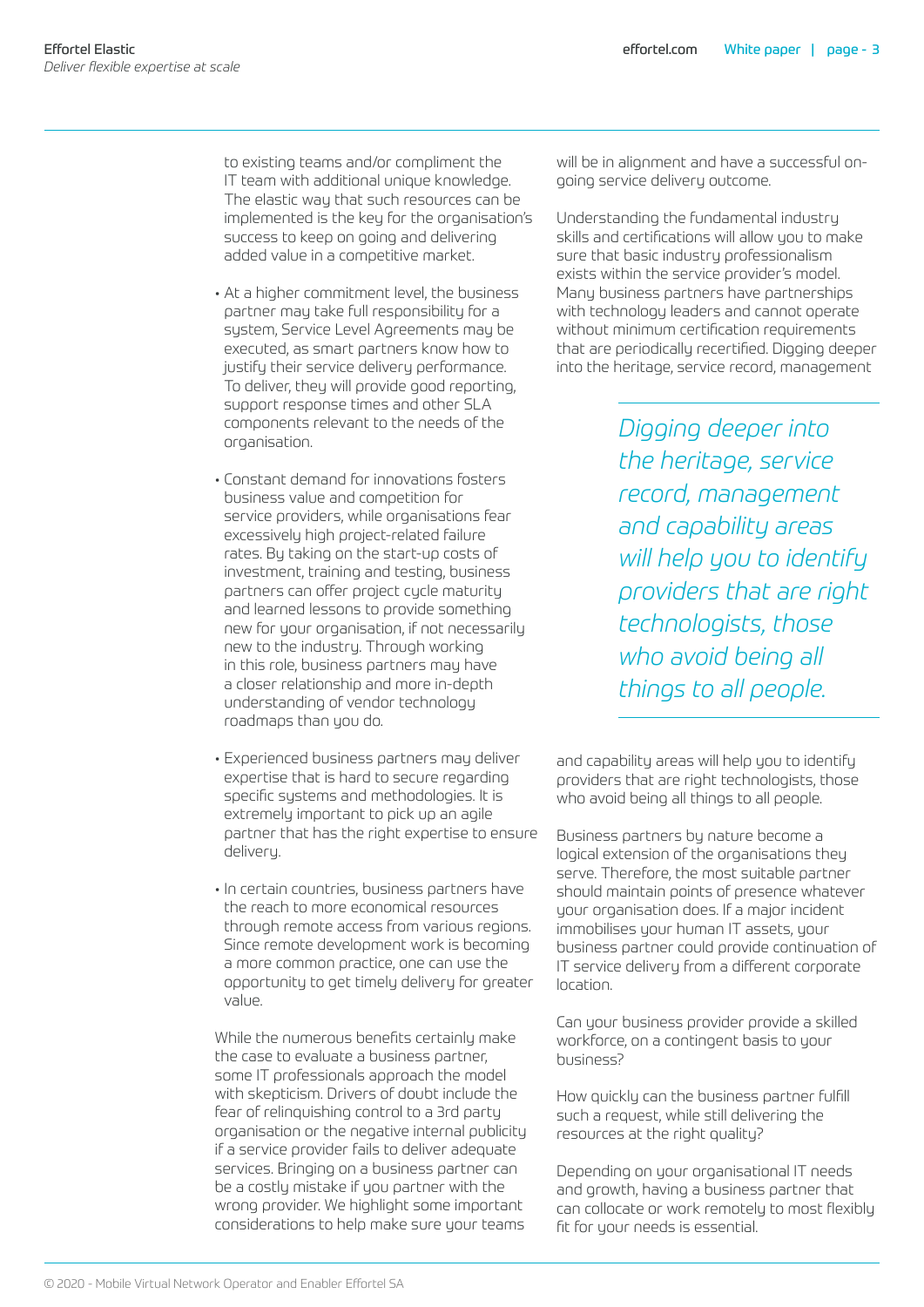#### Effortel Elastic enables solutions and quality services for clients to maximise performance

We facilitate teams daily workload by designing and developing sophisticated and customised solutions that work especially for client organisations. We have strengthened our organisation over the years thanks to ongoing customer support and the continued dedication of our employees. At Effortel we are absolutely aware that our people are our greatest asset.

Application faults and performance problems have immediate and negative business consequences for productivity, cost, revenue and reputation to an organisation. Having a service partner who can deliver

> *A proper business partner implementation will demonstrate cost reduction and provide a high level of service that will position IT organisations to become more competitive to meet emerging business challenges. This allows IT team to continue the never-ending quest to innovate and prove its value to the organisation.*

quantifiable ROI / TCO is essential to building a successful IT service for any organisation. A proper business partner implementation will demonstrate cost reduction and provide a high level of service that will position IT organisations to become more competitive

to meet emerging business challenges. This allows IT team to continue the never-ending quest to innovate and prove its value to the organisation.

The ability to secure access to high quality and talented resources allow Effortel teams to integrate with your existing IT teams or take accountability for a particular area to add depth and breath to your capability. We call this Effortel Elastic.

#### About Effortel

Effortel has developed an enviable reputation in service delivery. The heritage stems from having worked with global brands and providing mission critical real time services within the Mobile, Telecoms and CRM & BSS/OSS domains. In addition, we have worked extensively with Financial Services organisations globally to bring proposition extensions to their Banking customers.

This has required us to provide deep domain expertise in the following areas:

- CRM & Billing
- Business Support Systems [BSS], Operational Support Systems [OSS]
- Business Intelligence & Analytics
- Run & Operate Services inc DevOps
- Bespoke Engineering Services
- Programme & Project Management

#### Why Effortel?

- Delivered Managed & Ongoing IT Services across Telecoms with Global MNOs [Mobile Network Operators], MVNOs [Mobile Virtual Network Operators] and Financial Services organisations since 2006.
- Team competencies range from software and quality engineering through telecom CRM & Billing to operations at scale. Effortel has built and delivers daily real-time operational service and to serve its clients.
- Significant experience in serving clients remotely across time zones and continents, with clients in Europe, Africa and Asia.
- Product, vendor and industry agnostic with specialisations in particular platforms but able to serve any IT system and subsystem regardless of brand and supplier.
- Access to an extensive pool of talent and ability to expand through accelerated onboarding, and at great value to increase clients' competitive edge.